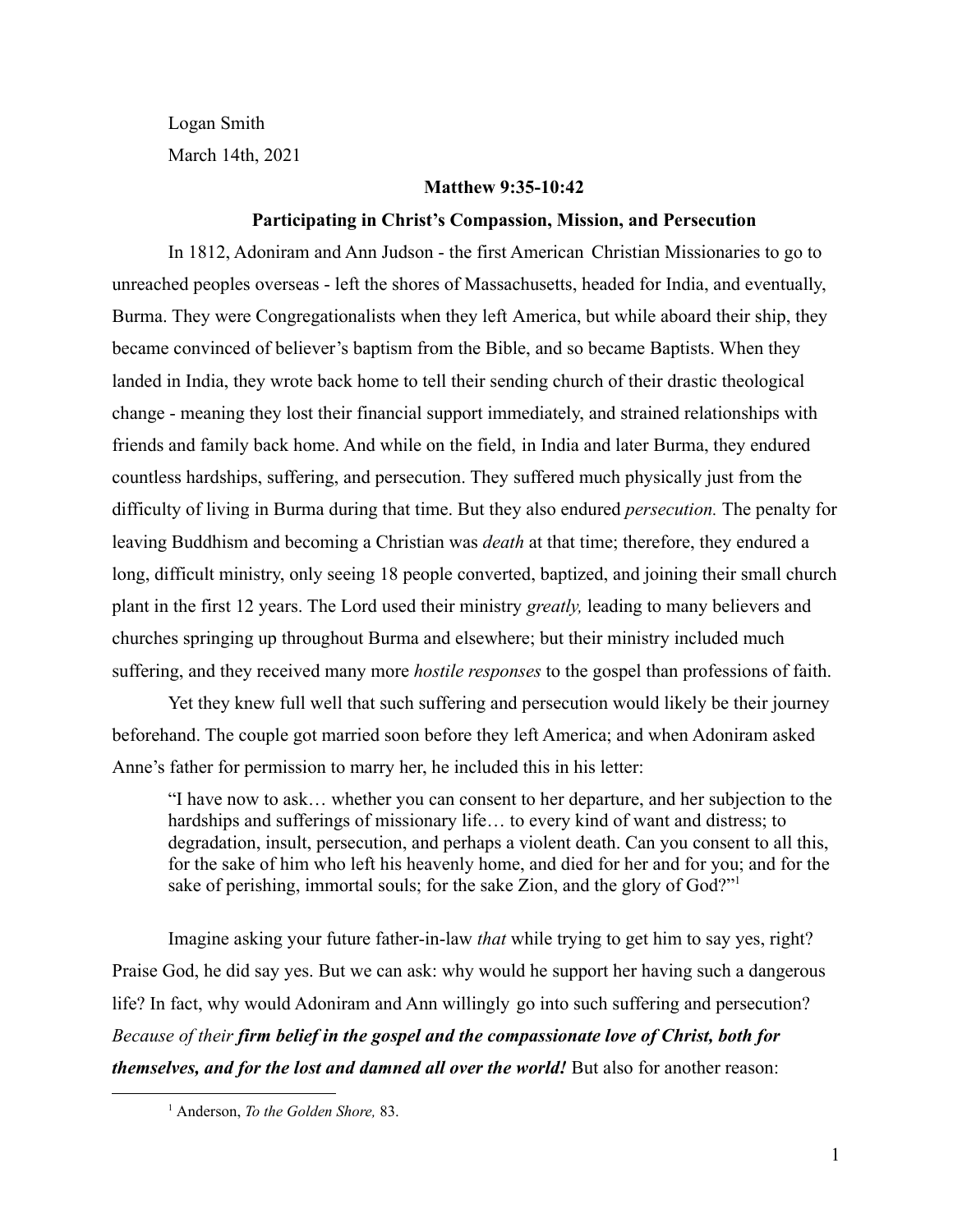*because they knew that such hardship and persecution was to be expected as part of the gospel mission.*

These are the foundational truths that must guide, fuel, and sustain the Christian mission of the gospel. And these are the truths that Christ teaches us here, in **Matthew 9:35 -10:42.** Christ begins teaching his disciples that part of what it means to *follow Christ* is to be sent out *by Christ* to go and call others to *follow Him as well.* Such a life on gospel mission is not just for ministers and missionaries - it is the gospel mission Christ has given to each of us, to every Christian! But he also warns us that as we live out a life on mission we must *expect to suffer and endure persecution for His name's sake.* And all of this is built upon the glorious assurance of salvation displayed in the gospel of Jesus Christ.

So first, let us see the *foundation our mission is built upon:*

## **I. We Must Desire and Pray for the Salvation and Discipleship of Others with Christ-like Compassion (9:35-38)**

In **Matt. 9:35,** we see another summary description of Jesus's ministry in action: he went about "proclaiming the gospel," the good news of the Kingdom of God and salvation He came to bring for God's people - those who believe in Him; and he *demonstrated that the Kingdom was coming* by "healing" sickness and casting out demons - all that we have seen Christ doing throughout the book of Matthew. But then, in **v.36,** we catch a glimpse of the heart of Christ - the *compassionate love* the drives Christ and His ministry - not only back then, but towards us, towards **you,** this morning. Listen to **v.36:** "When he saw the crowds, he had compassion for them, because they were harassed and helpless, like sheep without a shepherd." He sees the people of Israel, not walking in confident faith and righteousness, but *"harassed and helpless,"* wandering **lost and aimless,** like sheep without a shepherd. No doubt this implies examples of their sin and rebellion, of their misunderstanding, even outright disobedience and disregard, of God's Word, the Old Testament. Yet how does Christ respond as he sees them? *With incredible compassion!* Christ came not for the righteous, not for those who always did the right thing or for the right reasons, but for *helpless, harassed sinners; lost and led astray sheep - broken, messed up, rebellious, wicked, helpless people; just like us! Just like me and you!* This is as basic as knowing the ABC's is to learning how to read - if you want to God, what He's like, and how you can have a relationship with Him, then you have to understand that the heart of Christ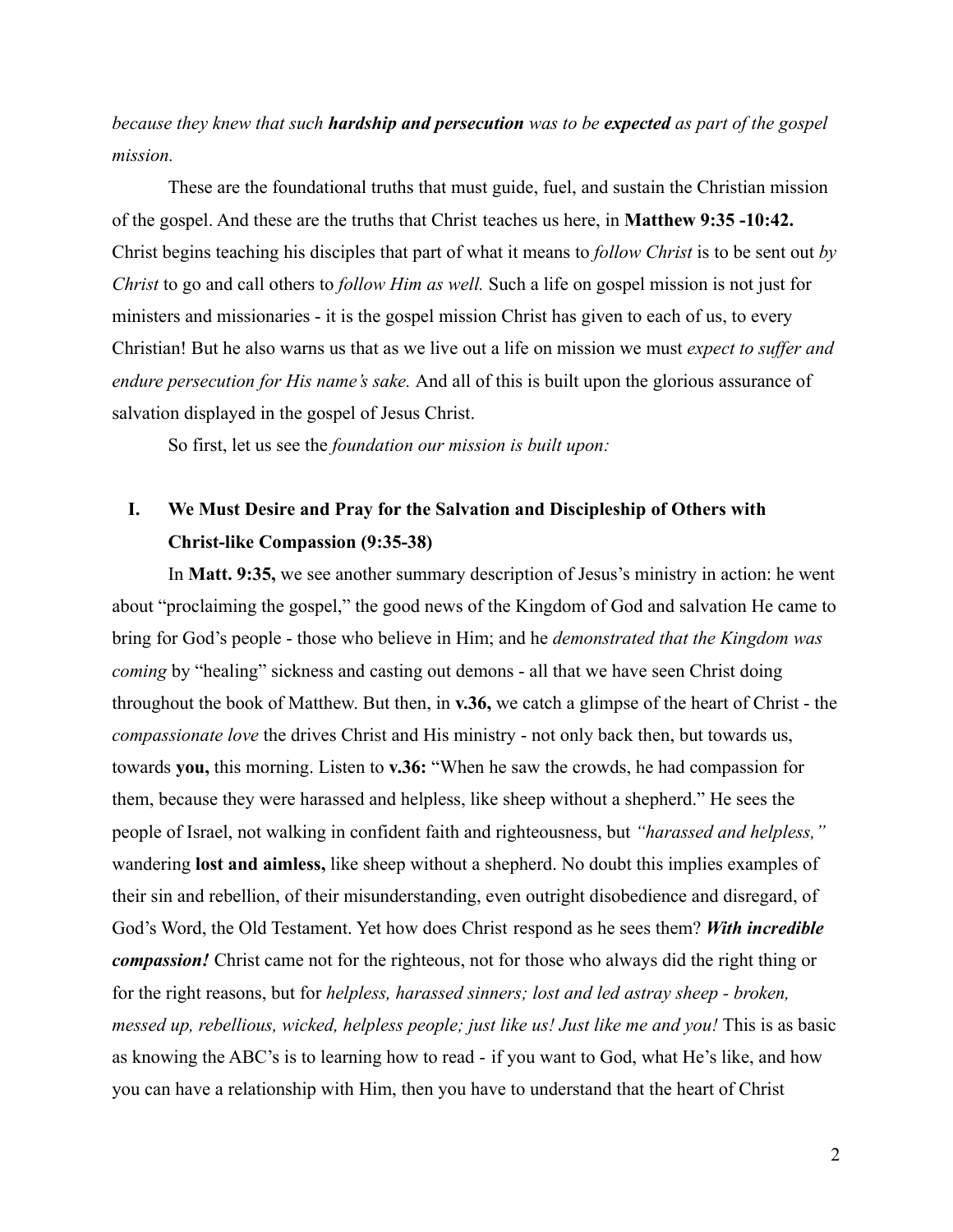towards you is *driven by His compassionate, merciful, gracious love!* Such compassion is why Christ came in the first place! Such compassion is what drives Jesus not only in His life and ministry, but even to the Cross and the grave - to *die and be raised in order to save and redeem* lost sheep - sinners who deserve judgment - in order to draw us to Himself as *our caring Shepherd and Savior;* to be His sheep, His people!

But it doesn't stop there: we who *receive and experience His compassion* are called to *have the same heart of compassion towards others that Christ has towards us!* We saw over and over again in the Sermon on the Mount that a person who has experienced the grace and forgiveness of God *necessarily* has a transformed heart that *increasingly abounds with Christlike grace and forgiveness towards others.* And so we see the same principle here: a mark of a true believer - a true sheep called by the True Shepherd - is a *sincere, compassionate desire to see others become sheep, to become disciples of Christ, as well!* If we believe and have been saved, then the grace we receive grabas our hearts and compels us to *eagerly desire, pray, and work towards other lost sinners receiving the same compassion and salvation in Christ that we have received so freely!*

This is what Christ calls us to in **vv.37-38:** "Then he said to his disciples, 'The harvest is plentiful, but the laborers are few; therefore pray earnestly to the Lord of the harvest to send out laborers into his harvest.'" As we see our family members, our friends, neighbors, other human beings *trapped and dead in their sins, on their way to the Judgement of God and eternity in Hell - the very judgment we deserve and yet are saved from in Christ! -* How can we not be moved to have compassion for them, as Christ who is blameless has compassion on us? And so, such compassion compels us to *"pray earnestly"* to God, the "Lord of the Harvest," that He would bring salvation and discipleship to the lost, the hurt and helpless all around us - just as he has done for us!

This is a reminder to us that God loves to show mercy and grace; he loves to save sinners! The entire premise of "gospel missions" is possible because we truly believe that *God saves people!* Yet we must also *pray* to this end. And specifically, we're told to pray that he would *"send out laborers into his harvest."* We should be regularly praying that God would equip, raise up, and send out believers for the work of missions: sharing the gospel, making disciples, and building healthy churches. We should be praying for God to raise up healthy bible teachers, qualified pastors, and missionaries and church planters. But this also applies to how we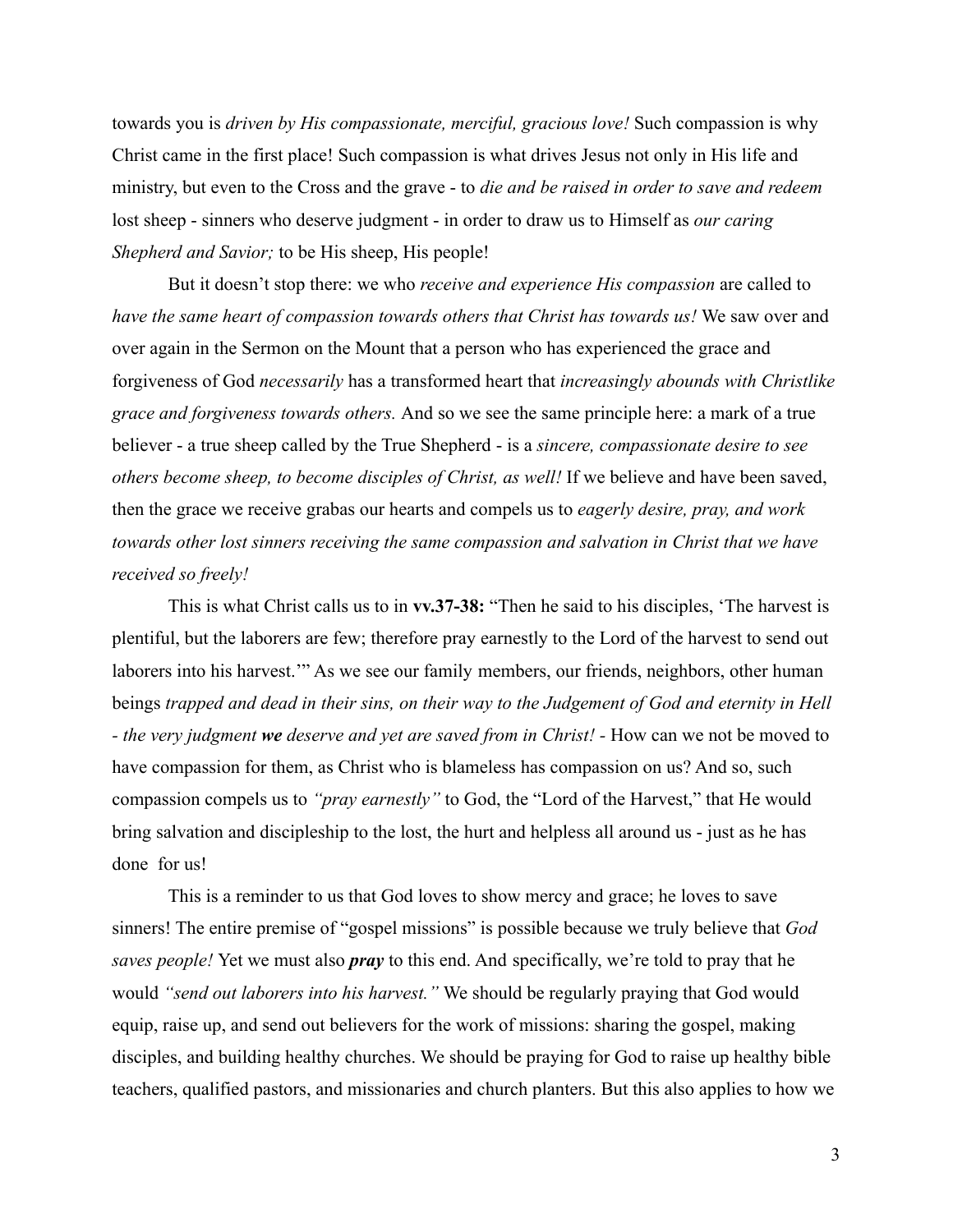pray *for ourselves and each other - for every Christian! We should be regularly praying that God would equip each of us for the work of ministry - to go out into the specific "harvest field" that God has put you in: your family, friends, and communities - that God would equip and use each of us to share the gospel and make disciples in our daily lives! And that God would, indeed, bring about a bountiful harvest as many respond to the gospel in saving faith, all by His grace!* He is the Lord of the Harvest - let us pray that He will save many as we proclaim the gospel! And let us pray that He would equip and use each of us for this great work!

Which leads us to point number 2...

### **II. Therefore, Our Mission is to Share the Gospel and Make Disciples** (**10:1-15)**

In **chapter 10, vv.1-15,** Jesus calls forth the Twelve Disciples, distinct from many others who followed him, to give them a particular mission - a ministry unique to the Twelve Disciples at this particular time. This is made clear by the fact that Christ specifically "gave them authority" in **v.1,** followed by an official list of the names of the Twelve. This that the commission he gives in **vv.5-15** is *unique to the Apostles*. This was a special mission for the Twelve, meaning we aren't supposed to follow all of the instructions given here. However, this is a *precursor,* a *foreshadowing* of the "Great Commission" to come later. In this passage, Christ is showing us that part of what it means to be a disciple - a follower of Christ - is to go out and *live on mission,* calling and teaching others to be followers of Christ as well. This story is pointing us towards the "Great Commission" at the end of the book, in **Matt. 28 -** where Christ gives the instructions for the "gospel mission" that he has given to each one of us, to each Christian and local church. Therefore, this passage gives us principles that I think we're meant to apply to the Great Commission Christ has given us.

First, in **vv.5-6,**we see Jesus tell them where to go and *where not to go.* Jesus tells them here not to go to the *Gentiles* (non-Jewish, Pagan peoples) or even to the Samaritans (who were seen as half-Jewish, half-Gentile), but *only to go to the Jews;* "go rather to the lost sheep of the house of Israel" (v.6). This is because this particular "mission" took place in a different part of the biblical storyline of redemptive history than we are currently in today. Jesus came to usher in the "Kingdom of Heaven," just as the Disciples are told here to go and proclaim (v.7). Christ was fulfilling God's promises to Israel given in the Old Testament, under the Old Covenant - Christ came to fulfill these prophecies as God's promised Savior and King - *the Messiah*. And so,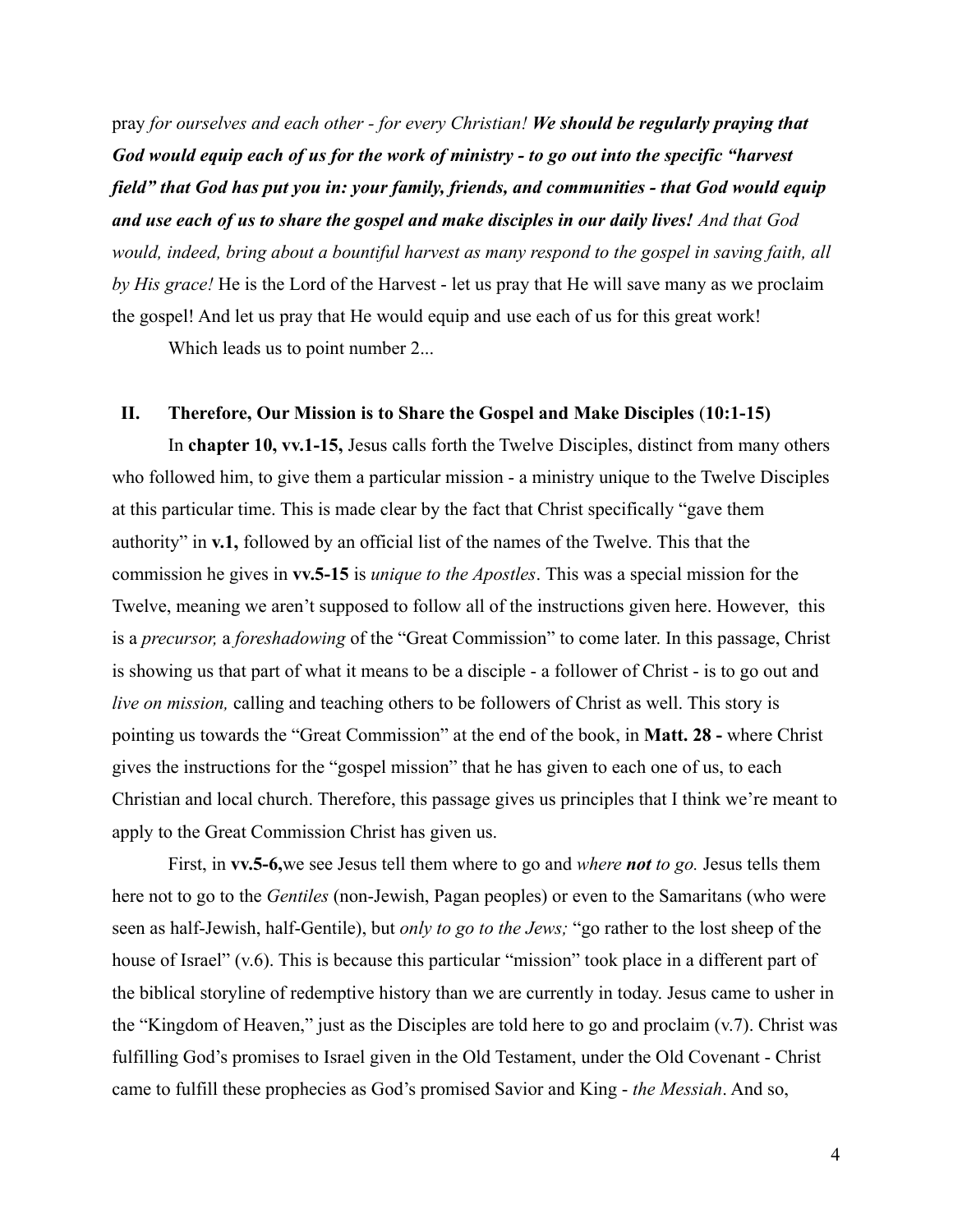Jesus's ministry was first among the Jews, announcing that these promises were being fulfilled in him! THis is what he declared as he proclaimed the gospel of the Kingdom, and what he demonstrated by his miraculous, authoritative power, as we saw last week. As the narrative of Jesus's life and ministry continues to play out throughout the Gospel of Matthew, we'll see a continued shift *towards the Samaritans and Gentiles;* as the Jews hear the good news but many of them *reject* Jesus Christ, so this gospel - *the good news that Jesus is the God-Man who came to usher in salvation, the very Kingdom of Heaven, for all who trust in his life, death, and resurrection -* this gospel becomes open to *all people in all places,* even non-Jews! After all, that's what we're going to be told in the Mission given to all Christians, in Matt. 28. As Paul put in **Romans. 1:16,** the gospel is "for everyone who believes, to the *Jew first* and *also to the [Gentile]*". That's what we're seeing take place here: they're going to the "Jew first." And for us today, we have been given the mission to take the gospel to everyone in every place, to make disciples of all nations!

Next, in **vv. 7-8** Jesus tells them *what they are to say and do on this mission.* They are to proclaim: *"*The kingdom of heaven is at hand." They are also to "heal the sick, raise the dead, cleanse lepers, and cast out demons" (**v.8).** In short, they are supposed to *say* and *do the exact same things* that Jesus has been doing! As verse 1 tells us, Jesus gave them authority to participate in this ministry as a part of *bringing about* His Kingdom. Likewise, in **Matt. 28,** when Jesus gives us our mission as Christians *after the Kingdom has begun in the resurrection,* he begins by speaking of *His authority* under which he sends us: he says in **28:18-19:** "All authority in heaven and on earth has been given to me. Go therefore and make disciples of all nations…" If you are a Christian, then you, just like me, have been given a **mission** by Jesus: we must share the gospel, **making disciples** by *baptizing those who believe* and *teaching one another and together obeying all that Christ commanded.* This is the mission we are under, by CHrist's authority, and must strive to live out, day by day!

In **vv.11-15** Jesus tells the Twelve Disciples, and us, that as we proclaim the *gospel of Jesus Christ*, we will receive **different responses:** some will receive it gladly! THese are those Jesus calls *"worthy"* in **vv.11-12.** The disciples are told to stay with, teach, and minister to those who respond to the message of Christ, the good news of His Kingdom, with *faith.* If they accept Christ's messengers and message - the gospel - then they accept **Christ himself, and salvation;** Jesus circles back and makes this point at the end of the passage as well, in **vv.40-42.** On the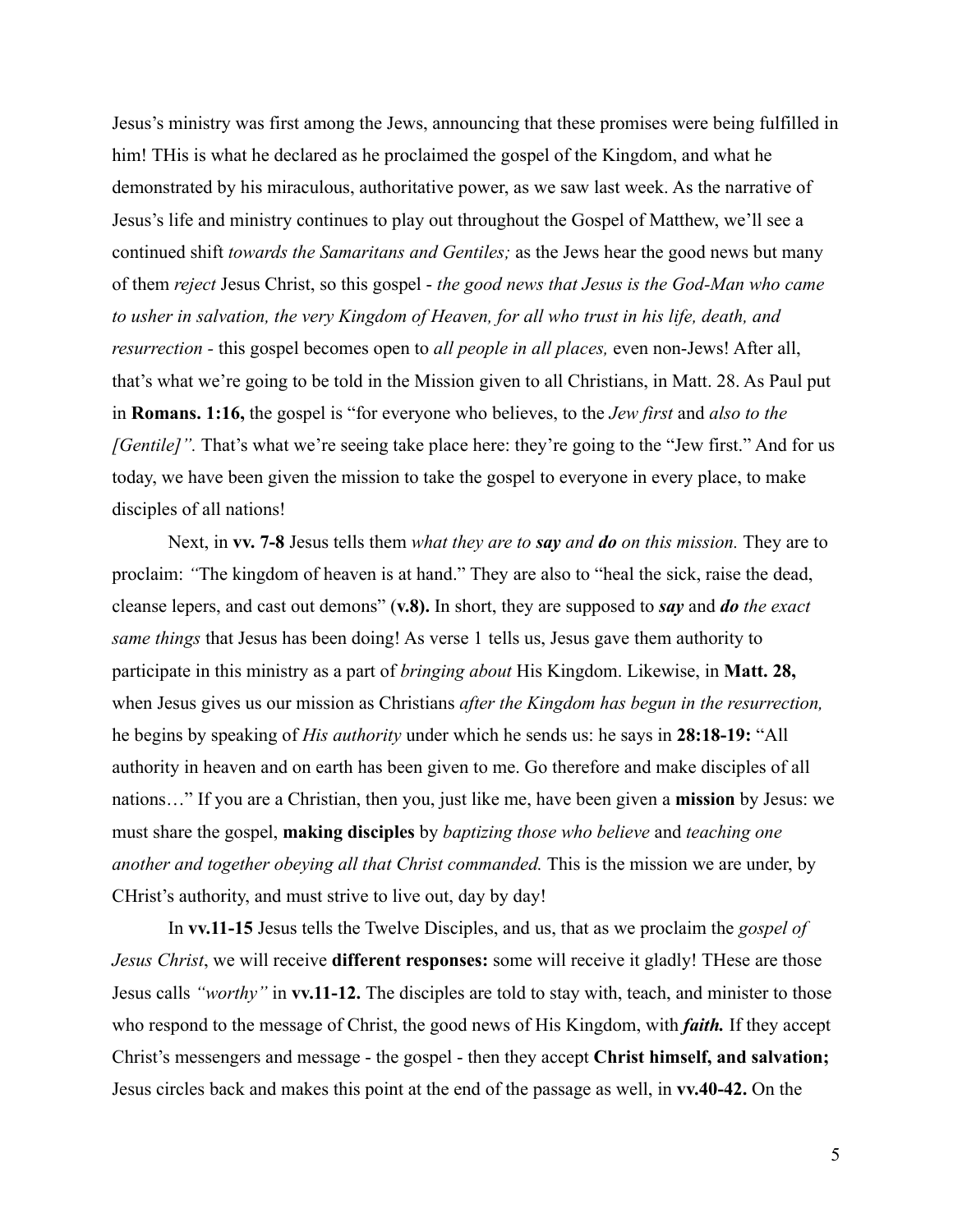other hand, some will "not be worthy," and will not be willing to listen or respond to the gospel message and the teachings of Christ. And Jesus tells us that whoever rejects CHrist's messengers rejects *the gospel message itself; and ultimately, Jesus Christ.* THey are rejecting God, Christ's authority, and the salvation offered in Him by grace. Christ tells us clearly what's at stake in **v.15:** "Truly, I say to you, it will be more bearable on the day of judgment for the land of Sodom and Gomorrah than for that town." Eternal judgment, life, and salvation is at stake! And that is exactly what is at stake in our mission today: our mission, the mission has given each of us as his disciples, is to *proclaim the good news of salvation of Jesus Christ,* in all the world, to *whoever will repent and believe in Him!* We must proclaim this message widely and indiscriminately - to anyone and everyone we can, in all places! Each one of us is sent out by Christ, under His authority, to share the gospel and make disciples in our own contexts: in our local church, in our homes and neighborhood, at work, with our family and friends, throughout Plattsburgh or your specific town; and we also want to work towards this call in all the North Country. New York State, America, and all the world! We can give money and resources, and pray to send the gospel elsewhere. But we **must also be personally involved** in sharing the gospel and making disciples *here,* in the situations God has placed each of us in.

And We must carry out this mission with a sense of urgency; there are many good things we could do for people, but the **most important, most essential most** *urgent* **thing** that we can do - what we absolutely *must* do - is **tell everyone that we can that everyone is under the wrath of God because of our sin, that God sent the Lord and savior Jesus Christ to save us, that Christ lived, died, and was raised in the place of hopeless sinners, and that anyone, no matter how sinful, will be forgiven and saved, raised to eternal life, if we will turn from sin and trust in Christ alone!** *That* is our gospel message - that is the non-negotiable message that we *must proclaim;* this is the mission Christ gives us, to each CHristian and each church! So let us all proclaim it to everyone, hoping and praying they will believe, and striving to make disciples of all who do!

And yet, Christ tells us plainly here, that not everyone will respond positively, even peacefully, to the good news we proclaim on our mission. Some will respond with *hostility.* This leads us to point number 3...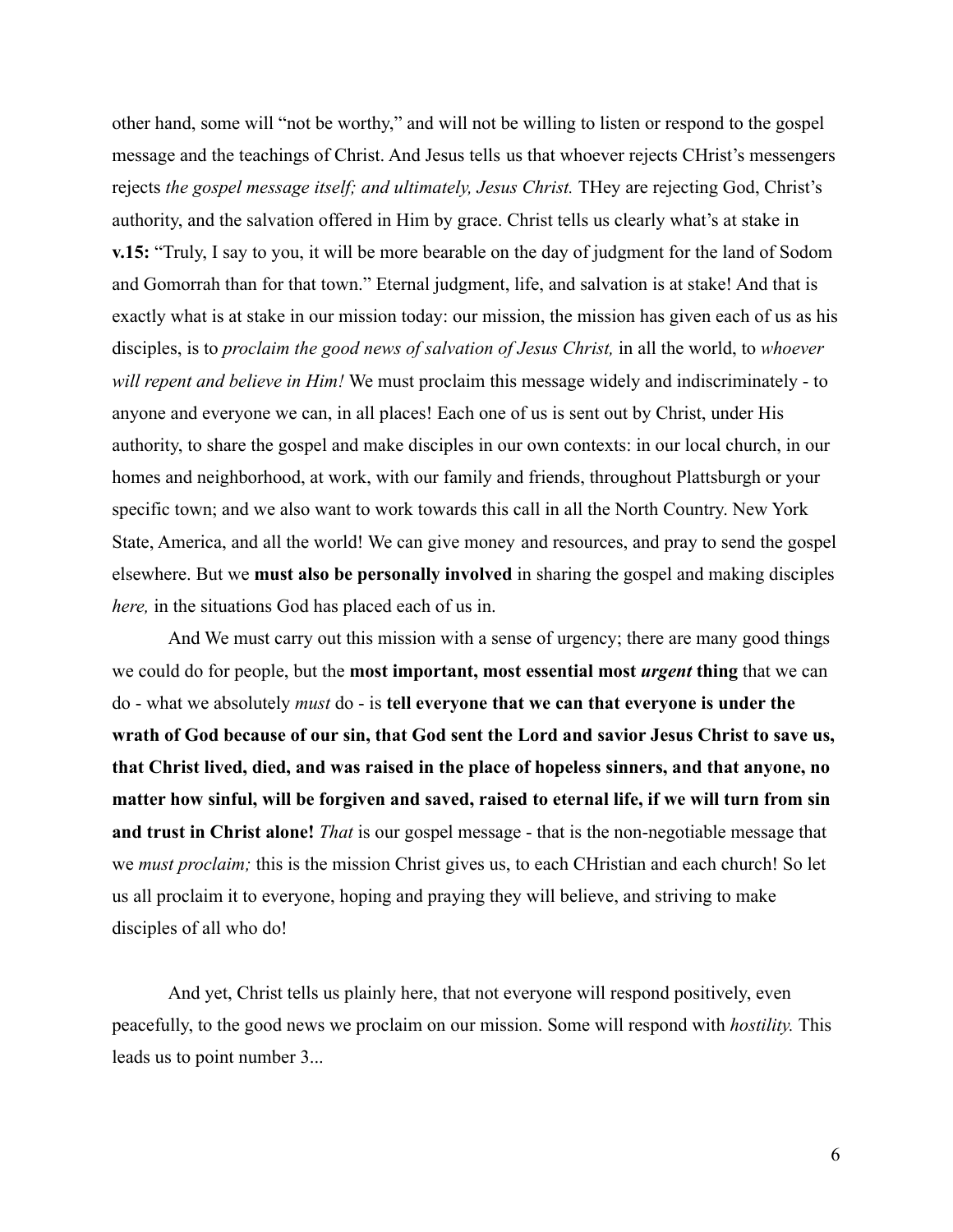# **III. As We Live on Mission, We Should Expect Persecution, but Must Fear God, Not Man (10:16-42)**

We're called to live our lives on a mission: to share the gospel widely, with whoever we can, and as people respond in faith, to see them baptized and brought into the fellowship of the church, and to teach them to follow Christ as disciples, to obey all that he commanded. But as we go forth and do this, Christ warns us to **expect opposition, hostility to the gospel, and even outright persecution.** He says in **v.16:** "Behold, I am sending you out as sheep in the midst of wolves, so be wise as serpents and innocent as doves." We must not be naive; the message we proclaim is *offensive* to the non-believing world. After all, before we proclaim a word of life, we must first deliver a *word of death;* the sobering declaration of God's Wrath against our sin! And as we teach people to *repent and turn away* from sinful lifestyles, to live righteous lives like Christ, *there will be many that oppose, hate, and even attack us* for doing so - whether politically, verbally, or even physically! This is what Christ is saying in **vv.24-25:** if we're truly His followers, and if the world hated, persecuted, and even killed Jesus, then we should expect to receive the same response, if we're truly following and obeying Him.

He warns us of *political, cultural, and physical persecution* in **vv.17-18,** calling us to persevere in the faith even though we are dragged into "courts" before kings ord "flogged" and beaten physically. There are many places in the world where our brothers and sisters suffer intense physical, political, and cultural persecution. Even today, many are put to death for the name of Christ. I myself have known friends who have been arrested, had property sieed, or even been kicked out of countries because they refused to stop preaching Christ. Thankfully, we have been spared many such terrible persecutions here in our home country! Nevertheless, we must be "wise as serpents," as Christ calls us to be, and not be fooled: even here, there is hostility to the gospel; and this is becoming increasingly more apparent in recent years. Churches are being targeted with laws and restrictions in ways others are not; Christians are being sued, mocked, and slandered for teaching and obeying what the Bible says about human morality, gender, marriage, the sanctity of life, and many other issues. The culture is increasingly becoming not just "non-Christian" but "anti-Christian." We shouldn't panic, much less fight back in anger; we don't like it or look for it, but we are told to *expect such hostility and opposition.*

And Jesus doesn't just warn about abstract governmental authorities, but even hostility from *those we know and love.* In **vv.21-22,** He even warns us that sharing the gospel and living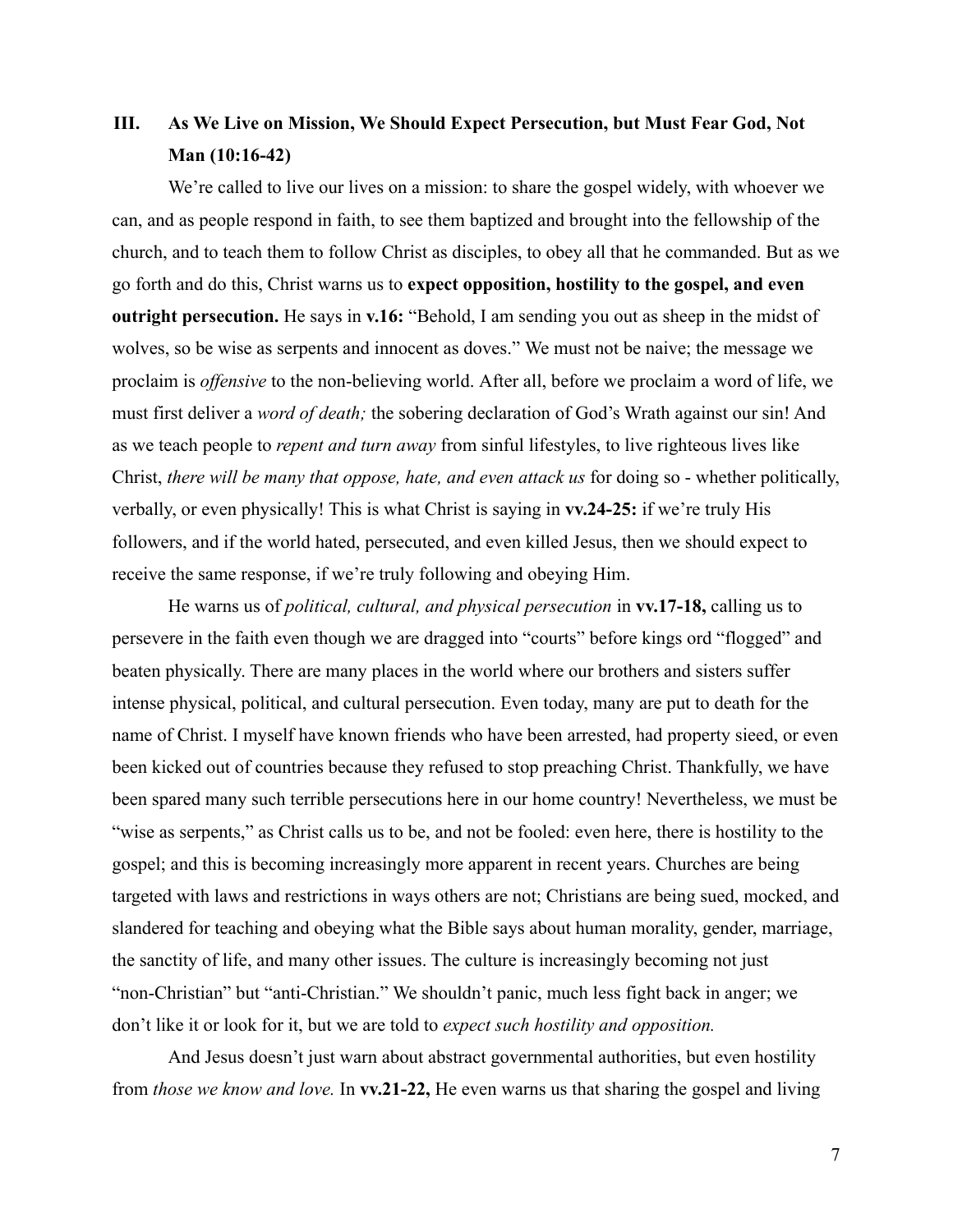on mission will bring *hostility and persecution* in our relationships with loved ones, even family members; "Brother will deliver brother over to death, and the father his child, and children will rise against parents and have them put to death, and you will be hated by all for my name's sake." He warns us again of these painful, but all too possible, circumstances in **vv.34-39:** "Do not think that I have come to bring peace to the earth. I have not come to bring peace, but a sword." He's using slightly exaggerated language, but the point that follows is clear: proclaiming the gospel will, at times, bring not peace but *hostility and animosity* into our relationships, even very close ones. Thankfully, this is not always true! But sometimes, if our family members and loved ones are not believers, sharing the gospel and calling them to repent, believe, and follow Christ brings not peace, but a sword: it can *"set a man against his father, and a daughter against her mother,*" so that "a person's enemies will be those of his own household." There are many of you here this morning who know this reality all too well, even to a *painful degree.* I've heard some of your stories, of how your families are filled with non-believers who are hostile to the gospel you share with them out of loving compassion. Some of you may have even thought before that it does more harm than good to share Christ with those you love.

If that's the case for you this morning, I want to *encourage you* to not give up, to press on in faith! Hear Christ's words as He encourages us to remember that, no matter what persecution the mission of the gospel brings us, it is *infinitely worth it!* He tells us: *"Whoever loves father or mother more than me is not worthy of me, and whoever loves son or daughter more than me is not worthy of me. And whoever does not take his cross and follow me is not worthy of me. Whoever finds his life will lose it, and whoever loses his life for my sake will find it."* No matter how painful your relationships with loved ones, friends, and family have become, or could become, because of your faith and obedience in Christ, know that every bit of it is *glorifying to God* and *evidence of your true faith and the salvation that awaits you in Christ Jesus!* Cling to the gospel promise of hope - that you are declaring to your family that you love and value Christ more than anything else in life; *and that is the most loving thing you can tell and show them! For that is their only hope, too!*

No matter what our particular persecutions and sufferings in the course of our mission may look like, Christ *encourages all of us,* in **vv.26-33,** to persevere by **having no fear** of this world or any persecution that mankind can throw at us. He calls us to **fear God, not man!** Hear **v.28:** "And do not fear those who kill the body but cannot kill the soul. Rather fear him who can